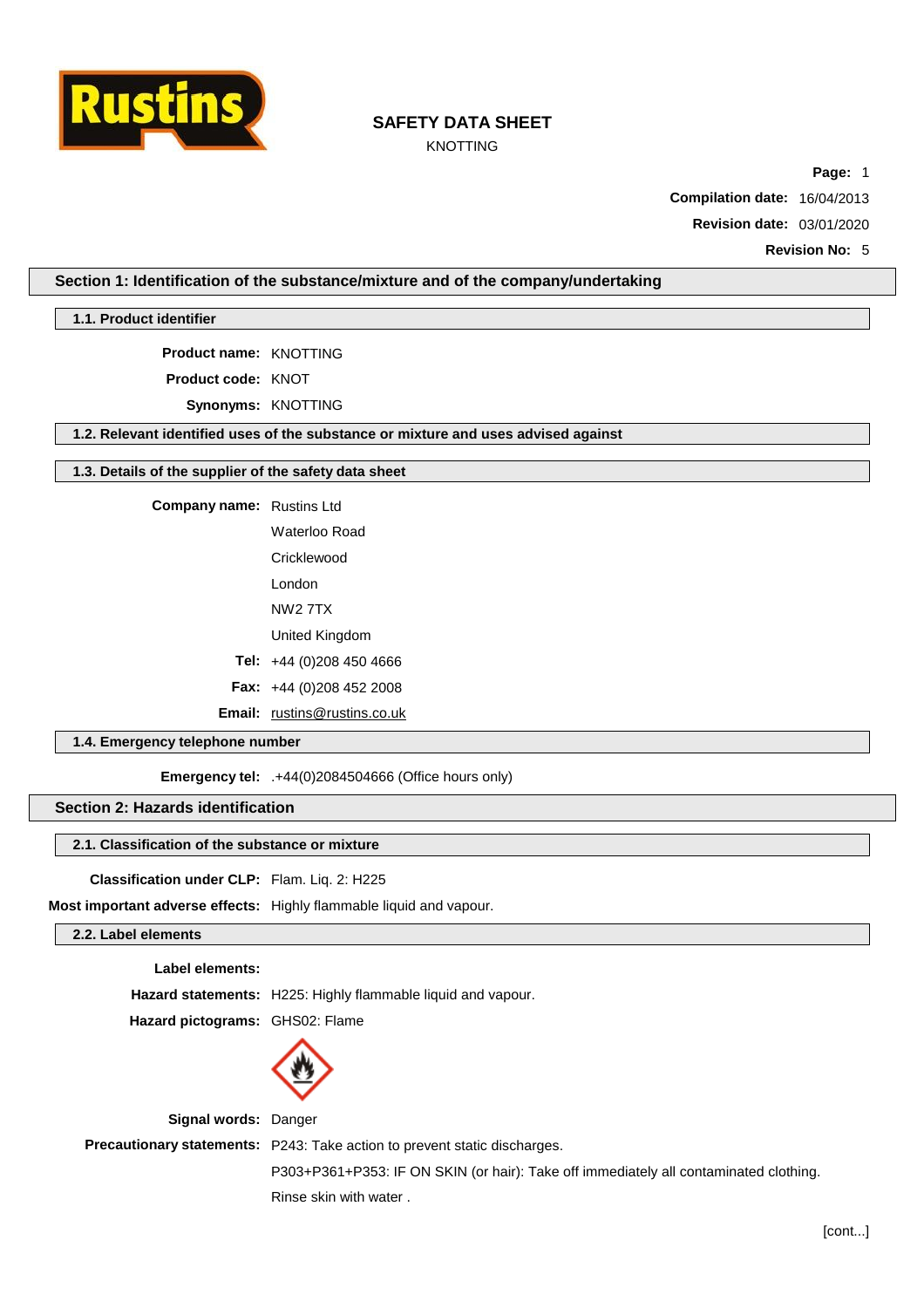# KNOTTING

**Page:** 2

P280: Wear eye protection.

P370+P378: In case of fire: Use media other than water to extinguish.

P403+P235: Store in a well-ventilated place. Keep cool.

P501: Dispose of contents/container to hazardous or special waste collection point.

# **2.3. Other hazards**

**PBT:** This product is not identified as a PBT/vPvB substance.

## **Section 3: Composition/information on ingredients**

### **3.2. Mixtures**

#### **Hazardous ingredients:**

ETHANOL

| <b>EINECS</b> | CAS     | PBT / WEL                                               | CLP Classification   | Percent |
|---------------|---------|---------------------------------------------------------|----------------------|---------|
| 200-578-6     | 64-17-5 | Substance with a Community<br>workplace exposure limit. | ' Flam. Lig. 2: H225 | 62.700% |

# METHANOL

| 200-659-6 | 67-56-1 | <sup>1</sup> Flam. Lig. 2: H225; Acute Tox. 3: H331; | 2.670% l |
|-----------|---------|------------------------------------------------------|----------|
|           |         | Acute Tox. 3: H311; Acute Tox. 3: H301:              |          |
|           |         | STOT SE 1: H370                                      |          |

| <b>Section 4: First aid measures</b>                             |                                                                                                          |  |  |  |  |
|------------------------------------------------------------------|----------------------------------------------------------------------------------------------------------|--|--|--|--|
|                                                                  | 4.1. Description of first aid measures                                                                   |  |  |  |  |
|                                                                  | <b>Skin contact:</b> Remove all contaminated clothes and footwear immediately unless stuck to skin. Wash |  |  |  |  |
|                                                                  | immediately with plenty of soap and water.                                                               |  |  |  |  |
|                                                                  | <b>Eye contact:</b> Bathe the eye with running water for 15 minutes. Consult a doctor.                   |  |  |  |  |
|                                                                  | <b>Ingestion:</b> Do not induce vomiting. Wash out mouth with water. If unconscious and breathing is OK, |  |  |  |  |
|                                                                  | place in the recovery position.                                                                          |  |  |  |  |
|                                                                  | Inhalation: Remove casualty from exposure ensuring one's own safety whilst doing so. If                  |  |  |  |  |
|                                                                  | unconscious, check for breathing and apply artificial respiration if necessary. Transfer to              |  |  |  |  |
|                                                                  | hospital as soon as possible.                                                                            |  |  |  |  |
| 4.2. Most important symptoms and effects, both acute and delayed |                                                                                                          |  |  |  |  |
|                                                                  | Skin contact: There may be mild irritation at the site of contact.                                       |  |  |  |  |
|                                                                  | <b>Eye contact:</b> There may be irritation and redness.                                                 |  |  |  |  |
|                                                                  | <b>Ingestion:</b> There may be soreness and redness of the mouth and throat.                             |  |  |  |  |
|                                                                  | <b>Inhalation:</b> There may be irritation of the throat with a feeling of tightness in the chest.       |  |  |  |  |
|                                                                  | Delayed / immediate effects: Immediate effects can be expected after short-term exposure.                |  |  |  |  |

**4.3. Indication of any immediate medical attention and special treatment needed**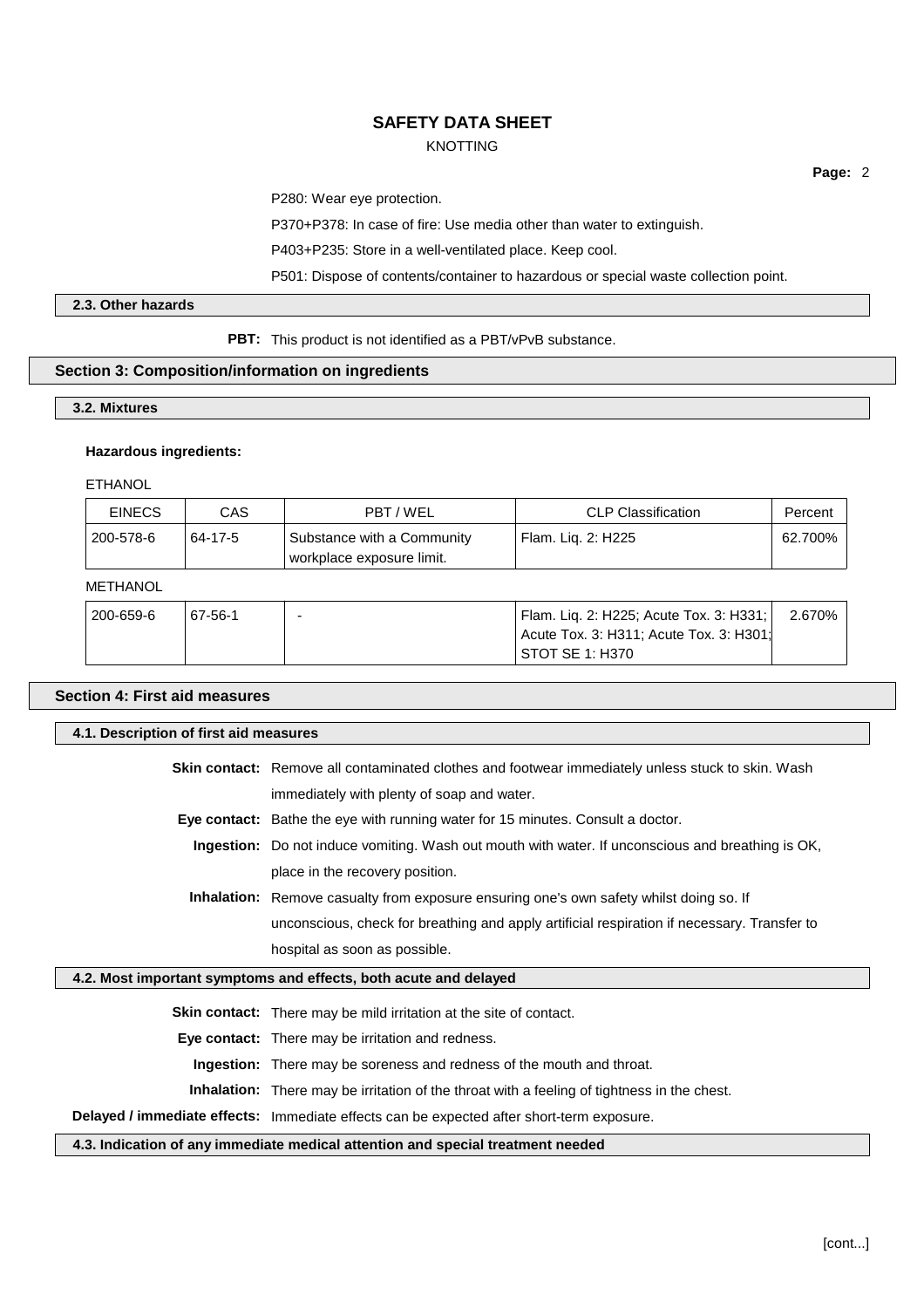# KNOTTING

| 5.1. Extinguishing media               |                                                                                                                     |
|----------------------------------------|---------------------------------------------------------------------------------------------------------------------|
|                                        | Extinguishing media: Dry chemical powder. Carbon dioxide. Alcohol resistant foam.                                   |
|                                        | 5.2. Special hazards arising from the substance or mixture                                                          |
|                                        | Exposure hazards: Highly flammable. Forms explosive air-vapour mixture. Vapour may travel considerable              |
|                                        | distance to source of ignition and flash back. In combustion emits toxic fumes of carbon                            |
|                                        | dioxide / carbon monoxide.                                                                                          |
| 5.3. Advice for fire-fighters          |                                                                                                                     |
|                                        | Advice for fire-fighters: Wear protective clothing to prevent contact with skin and eyes. Wear self-contained       |
|                                        | breathing apparatus.                                                                                                |
| Section 6: Accidental release measures |                                                                                                                     |
|                                        | 6.1. Personal precautions, protective equipment and emergency procedures                                            |
|                                        | Personal precautions: Eliminate all sources of ignition. Mark out the contaminated area with signs and prevent      |
|                                        | access to unauthorised personnel. Refer to section 8 of SDS for personal protection                                 |
|                                        | details.                                                                                                            |
| 6.2. Environmental precautions         |                                                                                                                     |
|                                        | Environmental precautions: Do not discharge into drains or rivers.                                                  |
|                                        | 6.3. Methods and material for containment and cleaning up                                                           |
|                                        | Clean-up procedures: Absorb into dry earth or sand. Transfer to a suitable container.                               |
| 6.4. Reference to other sections       |                                                                                                                     |
| Section 7: Handling and storage        |                                                                                                                     |
| 7.1. Precautions for safe handling     |                                                                                                                     |
|                                        | Handling requirements: Ensure there is sufficient ventilation of the area. Avoid direct contact with the substance. |
|                                        | Earth any equipment used in handling. Use non-sparking tools. Smoking is forbidden.                                 |
|                                        | 7.2. Conditions for safe storage, including any incompatibilities                                                   |
|                                        | Storage conditions: Store in a cool, well ventilated area. Keep container tightly closed. Keep away from direct     |
|                                        | sunlight. Keep away from sources of ignition. Ensure lighting and electrical equipment                              |
|                                        | are not a source of ignition.                                                                                       |
|                                        |                                                                                                                     |

# **Section 8: Exposure controls/personal protection**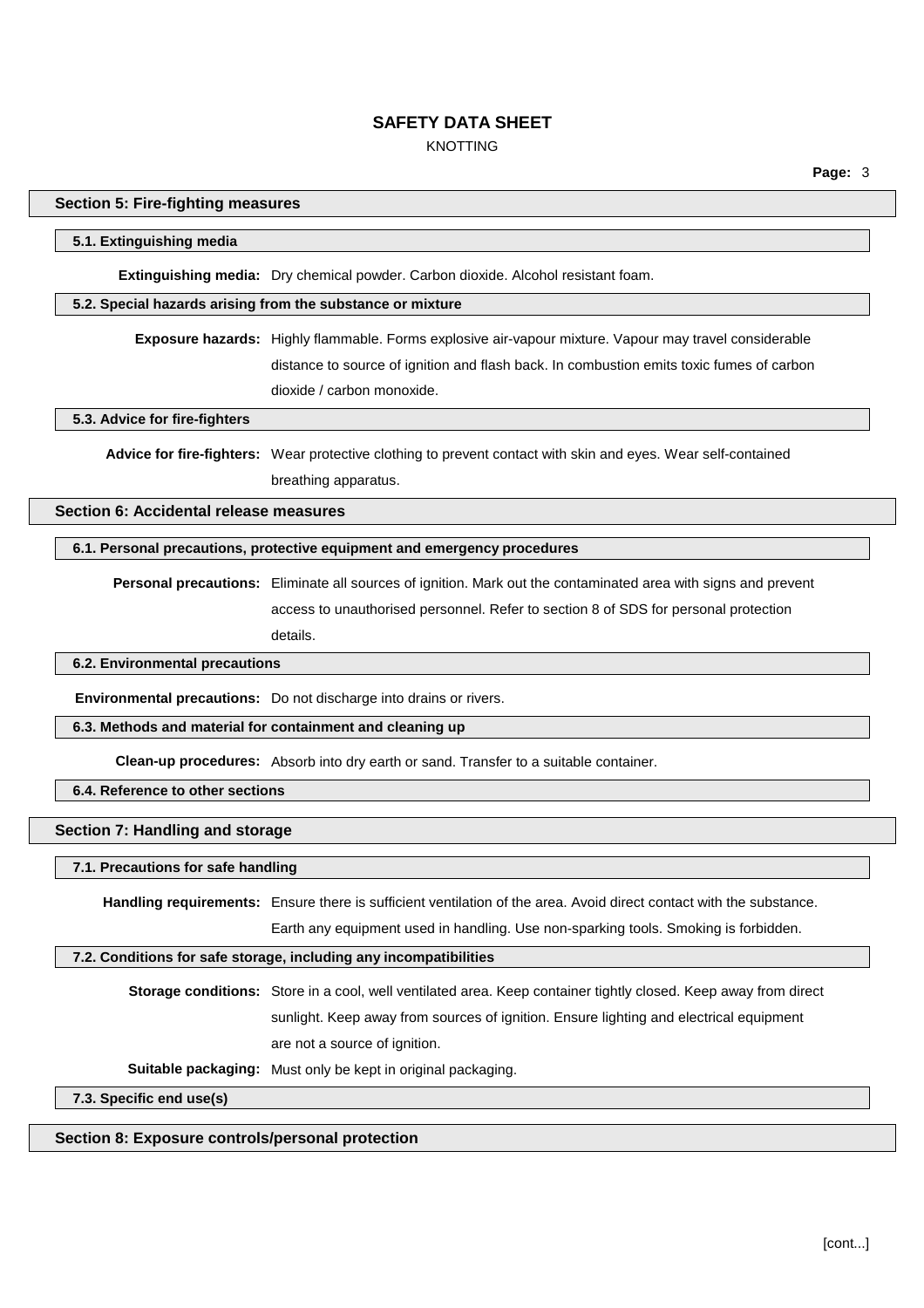# KNOTTING

# **8.1. Control parameters**

### **Hazardous ingredients:**

# **ETHANOL**

#### **Workplace exposure limits: Respirable** dust

| State | 8 hour TWA | 15 min. STEL | 8 hour TWA | STEL<br>15 min. |
|-------|------------|--------------|------------|-----------------|
| UΚ    | 1920 mg/m3 |              |            |                 |

#### **METHANOL**

|  | UK | าคเ<br>,,,,,<br>$\sim$ $\sim$ $\sim$ $\sim$<br>$\sim$<br>. . | ,,,,<br>----<br>$\sim$<br>. . |  |  |
|--|----|--------------------------------------------------------------|-------------------------------|--|--|
|--|----|--------------------------------------------------------------|-------------------------------|--|--|

### **DNEL/PNEC Values**

**DNEL / PNEC** No data available.

# **8.2. Exposure controls**

|                                        | <b>Engineering measures:</b> Ensure there is sufficient ventilation of the area. Ensure lighting and electrical |  |
|----------------------------------------|-----------------------------------------------------------------------------------------------------------------|--|
|                                        | equipment are not a source of ignition. The floor of the storage room must be                                   |  |
|                                        | impermeable to prevent the escape of liquids.                                                                   |  |
|                                        | <b>Respiratory protection:</b> Gas/vapour filter, type A: organic vapours (EN141).                              |  |
|                                        | <b>Hand protection:</b> Protective gloves.                                                                      |  |
| <b>Eye protection:</b> Safety glasses. |                                                                                                                 |  |
|                                        | <b>Skin protection:</b> Protective clothing.                                                                    |  |

### **Section 9: Physical and chemical properties**

### **9.1. Information on basic physical and chemical properties**

|                                                  | <b>State: Liquid</b>                            |                                  |
|--------------------------------------------------|-------------------------------------------------|----------------------------------|
| <b>Colour: Brown</b>                             |                                                 |                                  |
|                                                  | <b>Odour:</b> Alcoholic                         |                                  |
| <b>Evaporation rate:</b> No data available.      |                                                 |                                  |
|                                                  | <b>Oxidising:</b> No data available.            |                                  |
| Solubility in water: Partially miscible.         |                                                 |                                  |
|                                                  | Also soluble in: Ethanol. Methanol.             |                                  |
| Viscosity: Viscous                               |                                                 |                                  |
| <b>Boiling point/range °C: 78</b>                | Melting point/range°C: No data available.       |                                  |
| Flammability limits %: lower: No data available. |                                                 | <b>upper:</b> No data available. |
| Flash point°C: 12                                | Part.coeff. n-octanol/water: No data available. |                                  |
| Autoflammability°C: No data available.           | Vapour pressure: No data available.             |                                  |
| Relative density: 0.900 @ 20 C                   |                                                 | <b>pH:</b> No data available.    |
|                                                  | <b>VOC g/l:</b> No data available.              |                                  |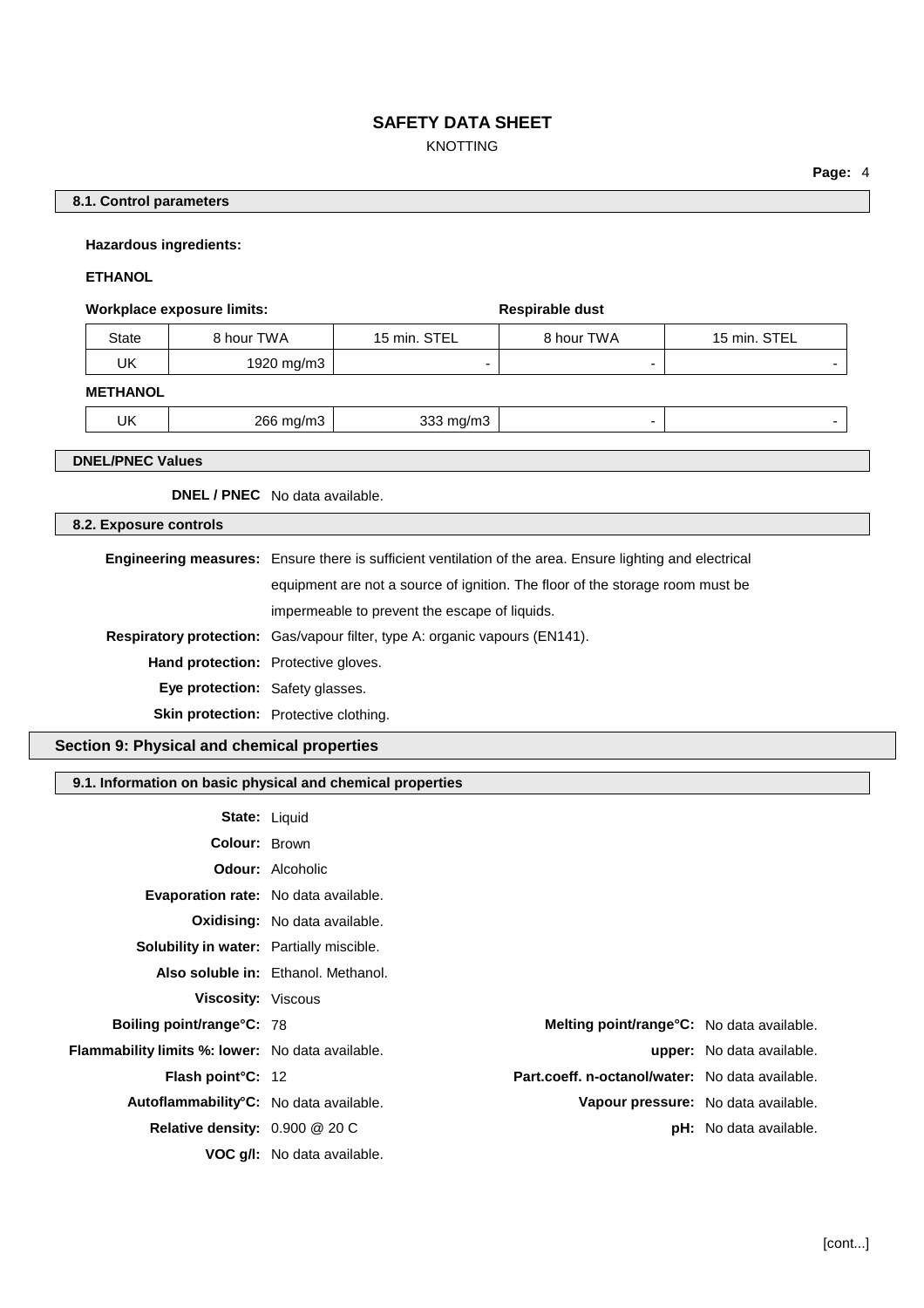# KNOTTING

**Page:** 5

### **9.2. Other information**

**Other information:** No data available.

# **Section 10: Stability and reactivity**

#### **10.1. Reactivity**

**Reactivity:** Stable under recommended transport or storage conditions.

**10.2. Chemical stability**

**Chemical stability:** Stable under normal conditions.

#### **10.3. Possibility of hazardous reactions**

**Hazardous reactions:** Hazardous reactions will not occur under normal transport or storage conditions.

#### **10.4. Conditions to avoid**

**Conditions to avoid:** Direct sunlight. Heat. Flames. Sources of ignition.

# **10.5. Incompatible materials**

**Materials to avoid:** Strong acids. Strong oxidising agents.

### **10.6. Hazardous decomposition products**

**Haz. decomp. products:** In combustion emits toxic fumes of carbon dioxide / carbon monoxide.

### **Section 11: Toxicological information**

**11.1. Information on toxicological effects**

#### **Hazardous ingredients:**

### **ETHANOL**

| <b>IVN</b>         | <b>RAT</b> | LD50 | 1440 | mg/kg |
|--------------------|------------|------|------|-------|
| $\overline{O}$ ORL | <b>MUS</b> | LD50 | 3450 | mg/kg |
| ' ORL              | <b>RAT</b> | LD50 | 7060 | mg/kg |

# **METHANOL**

| <b>IVN</b> | <b>RAT</b> | LD50 | 2131 | mg/kg        |
|------------|------------|------|------|--------------|
| ORL        | <b>MUS</b> | LD50 |      | 7300   mg/kg |
| ORL        | <b>RAT</b> | LD50 | 5628 | mg/kg        |

**Toxicity values:** No data available.

#### **Symptoms / routes of exposure**

**Skin contact:** There may be mild irritation at the site of contact.

**Eye contact:** There may be irritation and redness.

**Ingestion:** There may be soreness and redness of the mouth and throat.

**Inhalation:** There may be irritation of the throat with a feeling of tightness in the chest.

**Delayed / immediate effects:** Immediate effects can be expected after short-term exposure.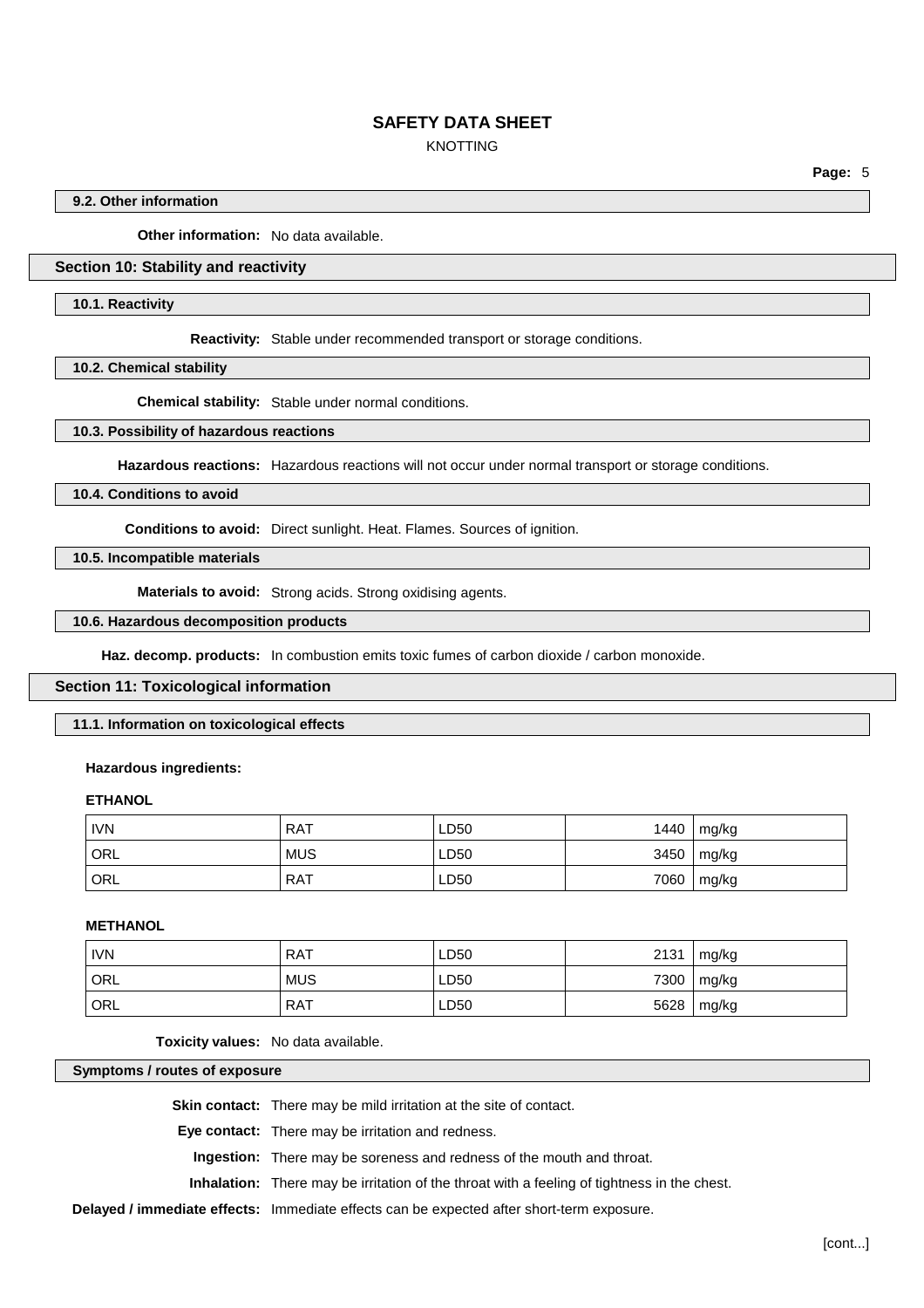# KNOTTING

**Page:** 6

### **Section 12: Ecological information**

### **12.1. Toxicity**

**Ecotoxicity values:** No data available.

### **12.2. Persistence and degradability**

**Persistence and degradability:** No data available.

**12.3. Bioaccumulative potential**

**Bioaccumulative potential:** No data available.

**12.4. Mobility in soil**

**Mobility:** Highly volatile. Absorbed only slowly into soil.

**12.5. Results of PBT and vPvB assessment**

**PBT identification:** This product is not identified as a PBT/vPvB substance.

**12.6. Other adverse effects**

**Other adverse effects:** No data available.

### **Section 13: Disposal considerations**

#### **13.1. Waste treatment methods**

**Disposal operations:** Transfer to a suitable container and arrange for collection by specialised disposal

company.

**NB:** The user's attention is drawn to the possible existence of regional or national regulations regarding disposal.

### **Section 14: Transport information**

**14.1. UN number**

**UN number:** UN1263

### **14.2. UN proper shipping name**

#### **Shipping name:** PAINT

including paint, lacquer, enamel, stain, shellac, varnish, polish, liquid filler and liquid

lacquer base

**14.3. Transport hazard class(es)**

**Transport class:** 3

**14.4. Packing group**

**Packing group:** I

**14.5. Environmental hazards**

**Environmentally hazardous:** No **Marine Marine Marine Marine Marine Marine Marine Marine Marine Marine**